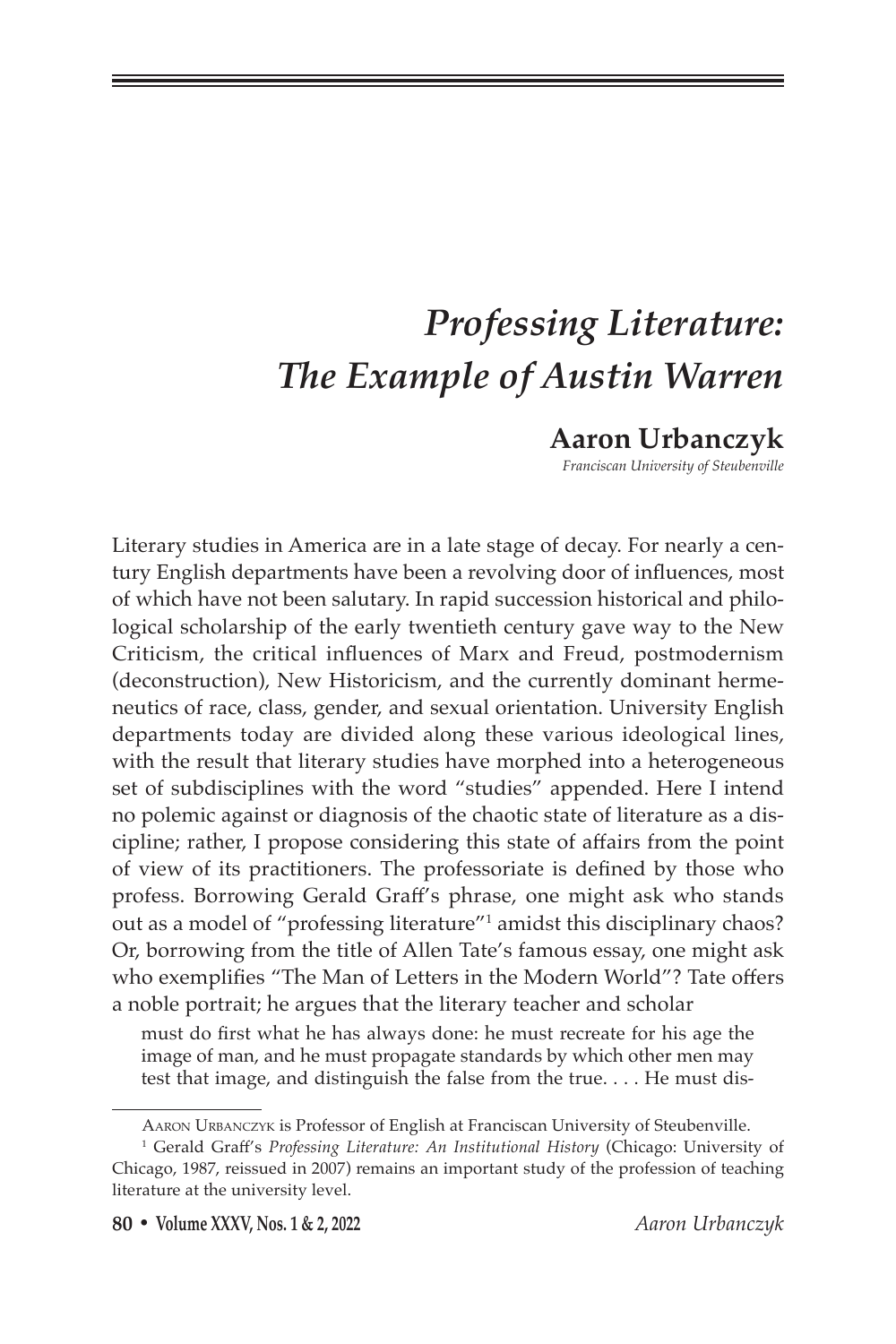criminate and defend the difference between mass communication . . . and the knowledge of man which literature offers us for human participation.2

Such a figure is scarce in the modern academy, but examples remain within memory. Austin Warren, Tate's friend and correspondent, is an eminent example. This unjustly neglected teacher, critic, and theorist is a clear voice amidst the cacophony of a declining discipline. Like many great twentieth-century literary scholars, Warren was a brilliant and accomplished defender of literary tradition—he deserves mention among luminaries such as René Wellek, Allen Tate, Erich Auerbach, Northrop Frye, Cleanth Brooks, and Warren's teacher Irving Babbitt. Austin Warren's career was a constant struggle to embody and articulate the art of professing literature; he admired Tate and Tate's famous essay, and succeeded admirably in making himself a prominent example of the literature professor's noble office. Warren believed professing literature was a high calling, one that is ultimately spiritual, and at the service of individuals, culture, and religion.

#### *Warren's Life*

Austin Warren was born in Waltham, Massachusetts on July 4, 1899, and died in Providence, Rhode Island, in 1986. He attended Wesleyan University in Middleton, Connecticut, completing a B.A. in 1920, majoring in Latin and minoring in English. Warren proceeded to Harvard for an MA in English, completed in 1922. There he encountered Irving Babbitt, from whom he took a course in Romanticism. Babbitt's example and influence remained with Warren for life, and Warren became an early proponent of the New Humanism, a literary movement championed in the early twentieth century by Babbitt, Paul Elmer More, and Norman Foerster. Men of Babbitt's generation were still suspicious of the doctorate, but Warren was ambitious to attain one.<sup>3</sup> From Harvard he went to Princeton, where he completed a Ph.D. in 1926, writing a dissertation on Alexander Pope.

Warren achieved considerable eminence in his long career. After his doctorate at Princeton, he taught for forty-two years: at Boston University (1926-1939, attaining the rank of Professor), as Professor at the University of Iowa (1939-1948), and as Professor at the University of Michi-

<sup>2</sup> Allen Tate, "The Man of Letters in the Modern World," in *Allen Tate: Essays of Four Decades* (ISI Press, 1999), 3.

<sup>3</sup> Neither Irving Babbitt nor Paul Elmer More pursued the Ph.D.; theirs was the last generation of American scholars and professors who could inhabit academia without the terminal degree.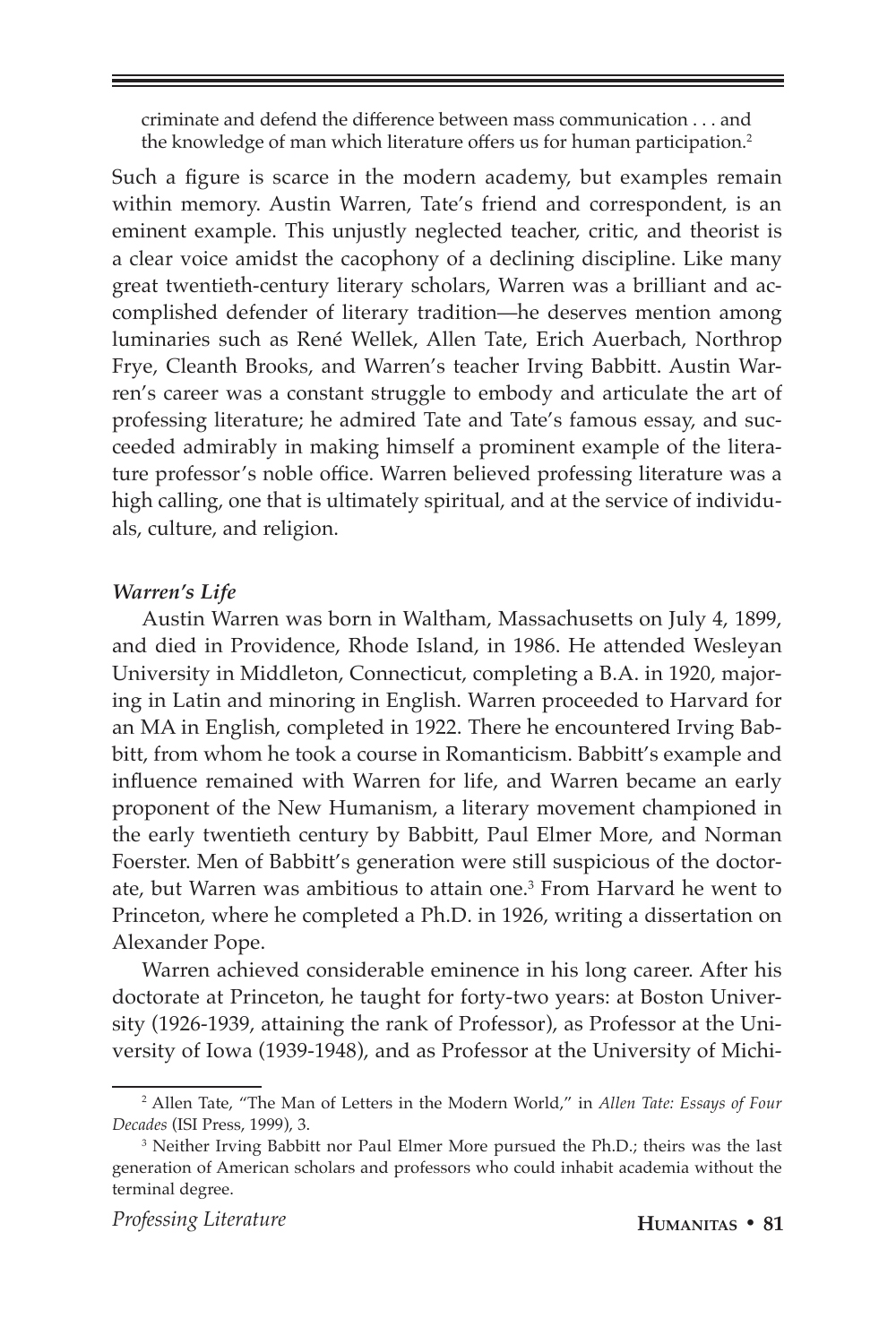gan (1948-1968). He was the author of eleven books, the most famous of which was *Literary Theory* (co-written with Iowa colleague and collaborator René Wellek). His output of critical essays, book chapters, critical introductions, and reviews was prodigious. Three of his books—*Rage for Order* (1948), *Connections* (1970), and *In Continuity* (published posthumously in 1996)—feature a selection of his most enduring essays. Warren ranks among the eminent literary scholars of the twentieth century in the scope of his scholarship; he was an authority in American literature and in British poetry—especially seventeenth-century, comparative literature, and literary theory. Further, Warren's career was adorned with distinctive service and honors: he served on the editorial boards of leading scholarly journals such as *The New England Quarterly*, *American Literature*, and *Comparative Literature*; served as Berg Visiting Professor of English at New York University (1953-1954); received the Literary Award from the American Academy of Arts and Letters (1973); and was elected member of the National Institute of Arts and Letters (1975).4

Each generation has "eminent" academics, though most are not memorable. Even fewer are models of the professoriate for any goal loftier than self-advancement. Austin Warren ranks among those rare figures remembered by colleagues, students, friends, and correspondents as much for their example as their accolades, as much for their wisdom and humanity as their publications. It is Warren's example as professor that is so instructive for the discipline today.

#### *On teaching literature*

University professors today are especially inept at answering fairly simple questions, such as "why does literature matter to undergraduates," and "why bother teaching or producing scholarship about it?" Northrop Frye once confessed

[i]n my early days I thought very little about such questions, not because I had any answers, but because I assumed that anybody who asked them was naive. I think now the simplest questions are not only the hardest to answer, but the most important to ask.5

From his earliest days as a professor in Boston, Warren struggled to articulate an answer to these questions, and continued to do so into his retirement. As a rigorous theorist, Warren articulated clear parameters re-

<sup>4</sup> George A. Panichas, Introduction, *The Letters of Austin Warren* (Macon, GA: Mercer University Press, 2011), xxviii.

<sup>5</sup> Northrop Frye, *The Educated Imagination* (Bloomington: Indiana University Press, 1971), 14.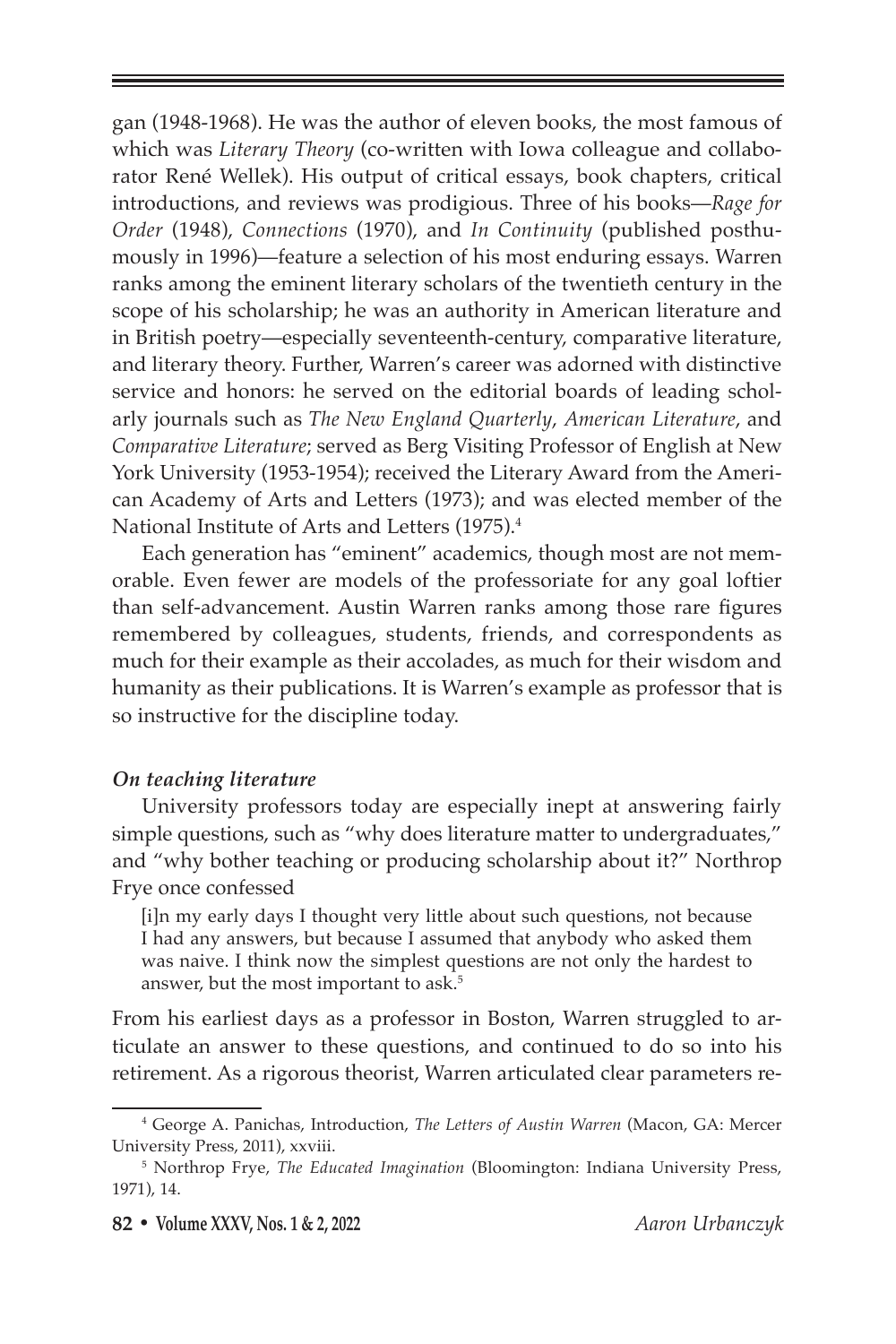garding the nature and function of literature and criticism, primarily with his co-author René Wellek in *Theory of Literature*. This is a text to which the discipline of literary studies ought to return for the sake of its own sanity, as a stimulus to recovering a *ratio* for the teaching and study of literature.

In addition to developing a theoretically sound view of literature, Warren articulated a compelling vision of the "office" of the professor—teaching and writing. Warren was heart and soul a New Englander, and in his mature years as professor—in Iowa and then Michigan—he considered himself, in the idiom of the colonial Puritan Divines he knew and loved, the "Apostle to the Midwest." For Warren, teaching literature was a sacred charge, the podium his pulpit, and students his "parishioners."<sup>6</sup> In contrast to the precision of his theoretical views, his vision of teaching literature was broadly humanistic, and ultimately religious. Reflecting upon his long career, Warren wrote:

From 1920 to 1968 I was a university teacher of English, or (as I preferred to say) of literature, of . . . 'culture' or the humanities, of whatever I knew and hoped, by verbal discourse or dialogue or sheer osmosis, I could impart to the young.<sup>7</sup>

Warren's equation of literature with "culture" is a reminder to professors of literature's purpose and relevance. Warren believed teaching the enduring texts cultured the soul, fed the young, illuminated the mind, and made social life tolerable. In a 1973 letter, Warren describes the "office" of the professoriate as a mediation between great literature and the spiritual needs of students:

[I am] a man whose concern was acting as a mediator between the sacred texts of literature and the existential needs of the individual students. That simple office still seems to me the proper concern of a teacher of literature.<sup>8</sup>

For Warren the professor is a "go-between," occupying the sacred space between text and student. In his autobiography, Warren observes that the literature professor "is . . . a middle-man or mediator between books and neophyte readers, an initiator of the young into the written treasures of their culture."<sup>9</sup> Such a pedagogy has rich implications: it presupposes literature is a source of wisdom, requiring humility and docility from professor and student. Reverence for the text becomes the common

*Professing Literature* **Humanitas • 83**

<sup>6</sup> Austin Warren, *Becoming What One Is* (Ann Arbor: University of Michigan Press, 1995), 157.

<sup>7</sup> Austin Warren, in *In Continuity: The Last Essays of Austin Warren*, ed. George A. Panichas (Macon, GA: Mercer University Press, 1996), 3.

<sup>8</sup> Warren, in a 1973 letter to Nathan Lyons, in *The Letters of Austin Warren*, 307.

<sup>9</sup> Warren, *Becoming What One Is*, 160.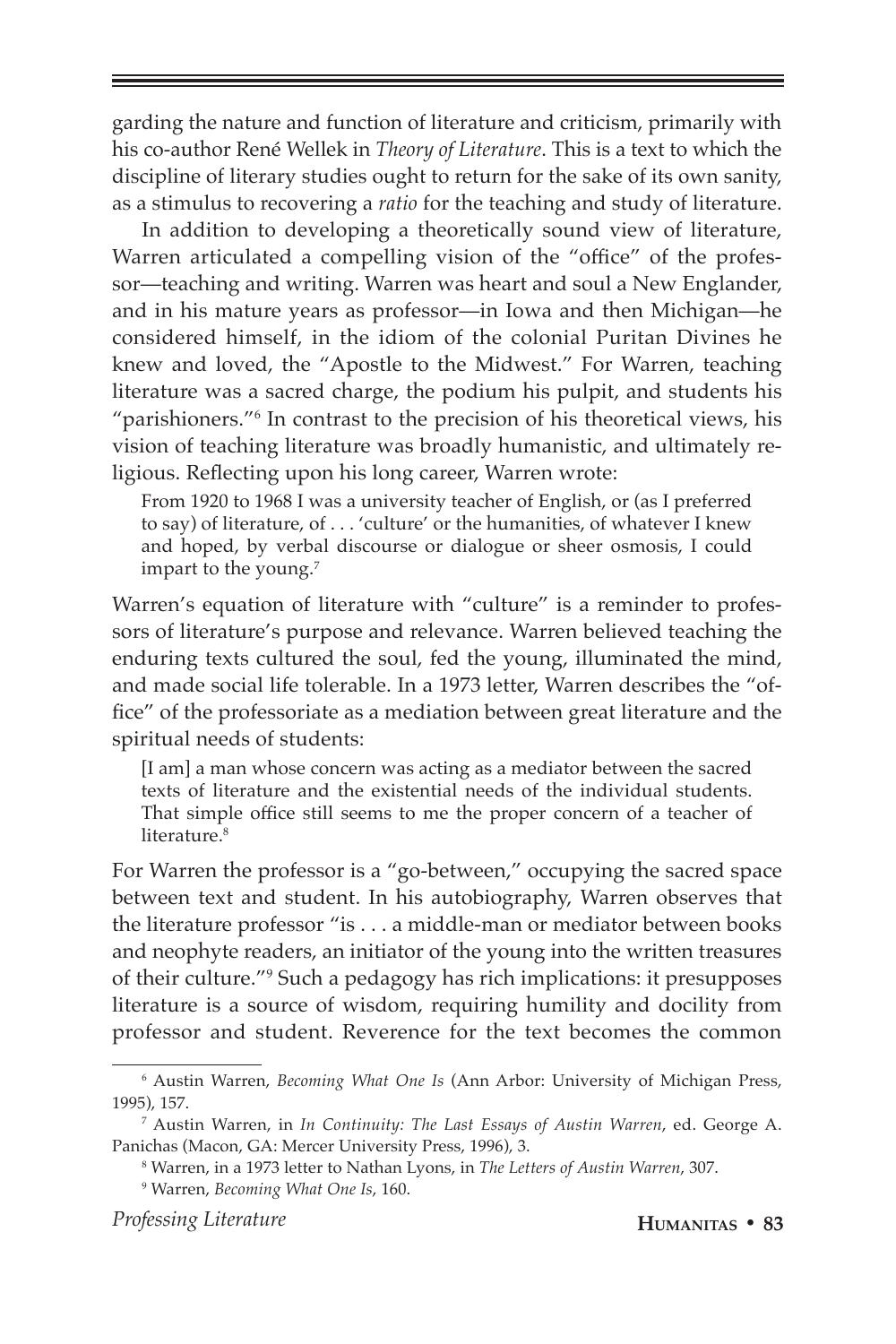ground upon which community is built between master and disciple. Yet this pedagogy is, to borrow a fashionable educationist phrase, "studentcentered." For Warren, teaching literature is not primarily for the professor's enrichment: he does not lecture for his own aesthetic or intellectual stimulation. Connection was a word dear to Warren, a metaphor for his work. Perhaps his finest book of essays is *Connections* (late in his career, 1970), an echo of E. M. Forster's famous phrase "Only connect." Warren as teacher sought to connect his students to a body of texts which effectively met their intellectual, psychological, and spiritual needs. The young, to borrow Tate's idiom, need adequate images of human life against which to gauge their own struggles. Warren knew great literature provides such images. He believed literature "meets the needs" of human beings because it is, in his words, "an art which, through myth or fable, offers an interpretation of life."10 Encountering great literature, and mustering the courage to render a judgment of it, is the path to wisdom. Texts as diverse as Augustine's *Confessions* and Cervantes's *Don Quixote* teach that reading transforms the individual. Warren believed teaching literature creates such encounters. It is the professor's sacred duty to mediate between the young in his charge and the literary tradition he professes to study.

Warren believed the professoriate engaged in a personal search for integrity and wisdom, and he felt keenly the power of example the professor wields. For Warren, the professor as teacher primarily imparts his own example, his very self, much more than information. He derives this noble ideal, of course, from the example of his own teachers. Recalling them, he writes:

The only kind of teaching which I cared for was the kind I saw illustrated in the work of a few really great teachers under whom I sat: this involved less the impartation of knowledge than the constant search for wisdom and the constant attempt to be oneself such a man of integrity—the same outside the classroom as in—as could in some measure exemplify the ideal of the humanities.<sup>11</sup>

The "ideal of the humanities," in Warren's own life, was primarily embodied in Irving Babbitt, with whom he studied at Harvard and whom he calls his "one great 'official' teacher."12 For Warren, Babbitt represented in his person the humanizing power of literary study. He writes of Babbitt:

<sup>10</sup> Warren, "Literary Criticism," in *Literary Scholarship: Its Aims and Methods*, Norman Foerster, John C. McGalliard, René Wellek, Austin Warren, & Wilbur Schramm (Chapel Hill: University of North Carolina Press, 1941), 138.

<sup>11</sup> Warren, *Becoming What One Is*, xxi-xxii.

<sup>&</sup>lt;sup>12</sup> Austin Warren, "Autobiographical Notes," in Teacher & Critic: Essays by and about Austin Warren, eds. Myron Simon and Harvey Gross (Los Angeles: Plantin Press, 1976), xiii.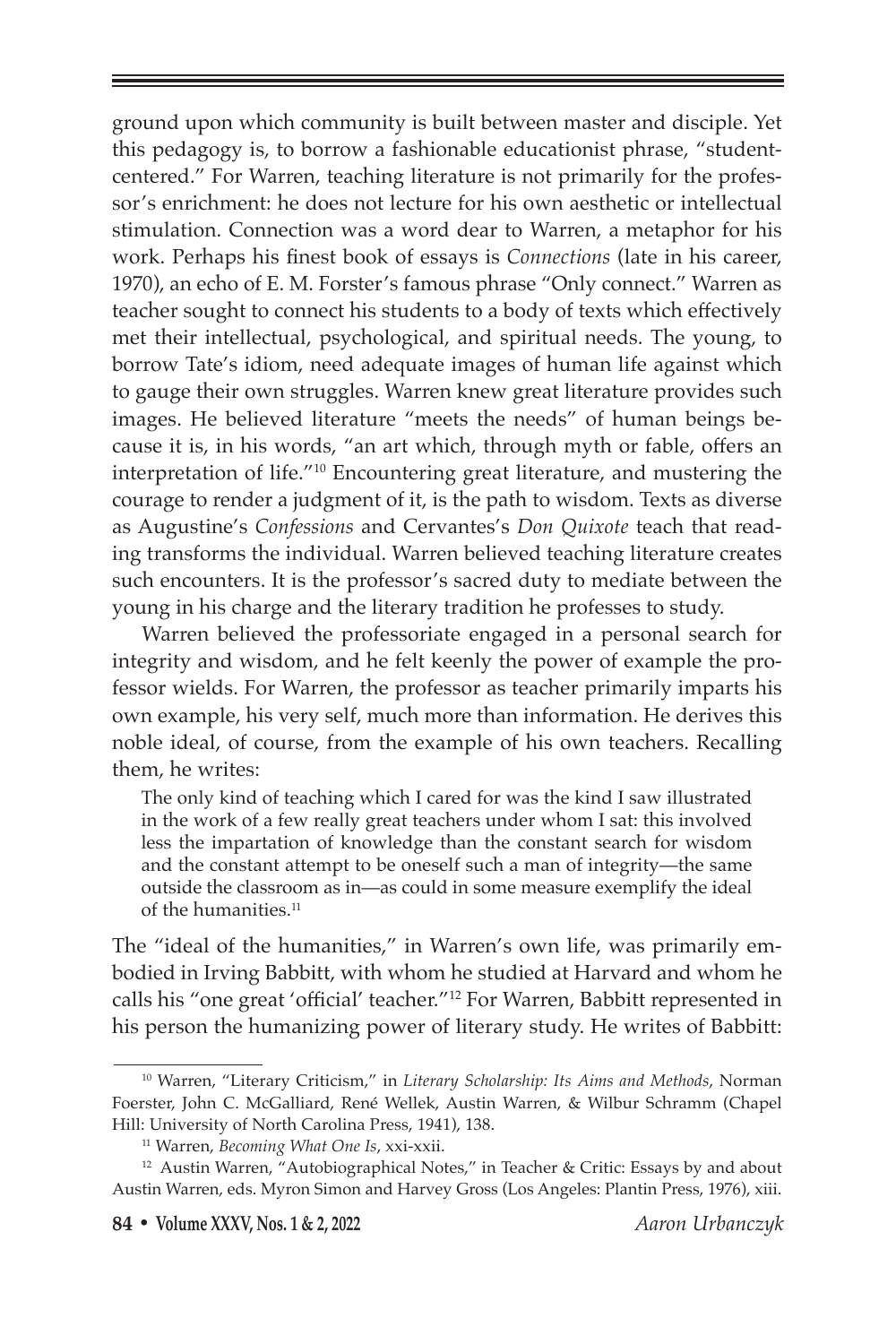"I saw in Babbitt a philosopher, a life philosopher, who did what most of the academic philosophers of the time did not—concerned himself with the whole spectrum of central human values, most notably religion, ethics, and politics."13 To immerse students in "the whole spectrum of central human values" is precisely the reason professors teach literature, and Babbitt modeled for Warren that teaching literature draws students into serious confrontation with humanity's central existential concerns. Babbitt has been unjustly neglected, but to Warren he was a powerful and constant influence as to what it means to profess literature.

#### *Critic and scholar*

After Princeton, Warren set out to produce the sort of precise scholarship typical of early twentieth-century academics (e.g. literary history, erudite surveying of current scholarship, manuscript analysis, etc.). His early publications were such scholarly exercises, produced mostly during his early years at Boston University. Such work is essential to literary study, but Warren began to feel that he was called to be more than an "erudite." He became dissatisfied with mere scholarship—the marshalling of facts and cataloguing the learned discoveries of his peers. He described this kind of scholarly work, valuable as it may be, as

a kind of academic busywork; it is detective work; it is the creation of single bricks for a hypothetical building which neither the brickmaker himself nor anyone else may ever have occasion to use.<sup>14</sup>

Warren felt a moral imperative, a call, to go beyond scholarship of this kind. This higher task he called criticism, and it became his life's work. In his view, the critic's role is distinct from that of the narrowly focused scholar.

The literary historian may content himself with tracing the rise and fall of reputations, with interpreting authors, groups, and movements in their own contexts, allowing them wraith-like existence in the Hades of the Past. But the critic cannot remain satisfied with an estimate of 'historical importance.' It is his hazardous function to assay the past with this criterion: What still matters? What is still relevant? What still lives?15

If teaching literature represents culture in general, it is of first importance that professors pose and answer fundamental questions: which texts matter, which remain relevant, which speak to people beyond their

<sup>13</sup> Warren, *Becoming What One Is*, 59.

<sup>14</sup> Ibid., 166.

<sup>15</sup> Austin Warren, "The Scholar and the Critic," in *Teacher and Critic: Essays By and About Austin Warren*, 41.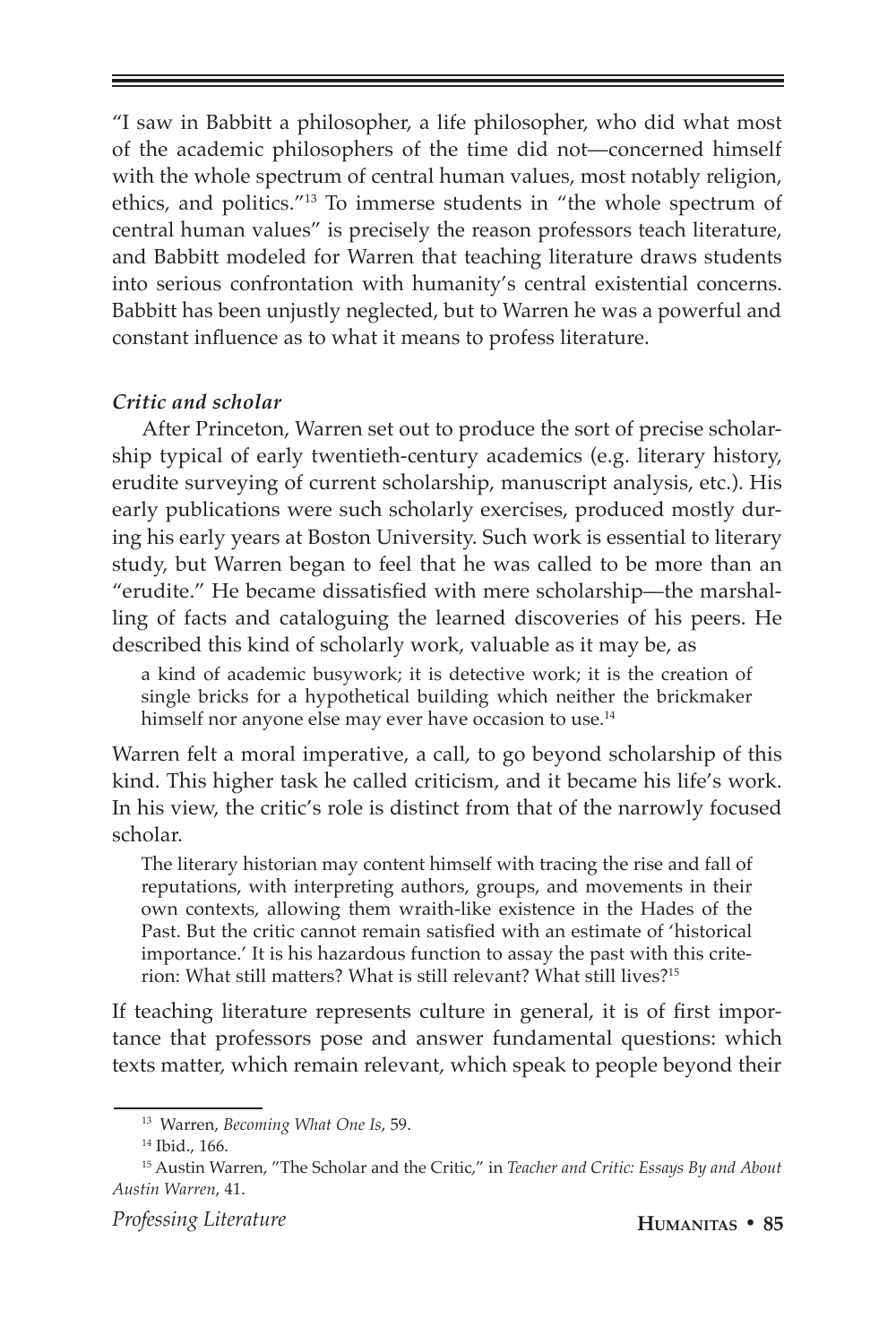own age? Scholars and literary historians provide a wealth of valuable knowledge, necessary knowledge even, but before such questions they usually stand silent—their methods and tools provide no answers. In fact, enshrining "scholarship," as Warren normally uses the term, as the paramount virtue of literary study is a sort of moral error. Warren calls it a vice. "The academic vice is the substitution of 'research' for existential thinking; to preserve records without selection, to multiply discriminations until one is incapable of singleness of mind and simplicity of action."16 Scholarly research provides the baseline of knowledge with which the literary critic must be conversant, but determining what we should teach and read, and why, is uniquely the task, the burden, of the critic. Put succinctly, Warren observes that "[t]he scholar has been assigned the fact, the critic the value."17

Warren's view of "the scholar" runs parallel to Babbitt's view of the kind of detail-oriented investigations that rob disciplines of their humane relevance, as when Babbitt criticizes the "philological syndicate" in the study of the ancient classics and other fields. We shall here not take up the question whether Warren's distinction between scholarship and criticism in effect sharpens their separation.

In the 1930s, Warren took the professional risk of turning from scholarship to criticism. Reflecting upon this period, he wrote "There was . . . [a] choice I had to make, that between scholarly writing and criticism . . . . The 1930s was the decade during which I turned from being a scholar to being a critic."<sup>18</sup> Such a decision then carried with it the same professional hazards it would today—that one may appear unscientific, unsophisticated, merely popular, without rigor. Yet Warren believed criticism was both a necessity and a duty for the professoriate. Criticism is the uncomfortable responsibility of rendering judgment, taking an intellectual stand on the value and relevance of a text to one's own era. The following two passages reveal the seriousness with which Warren took the responsibility of the critic:

Criticism is first of all interpretation, but it must finally complete itself in evaluation, either implicit, like the very selection of an author on whom to write, or a topic—or explicit, an estimate on principles aesthetic or other, clearly stated—an act of comprehensive judgment which is the act of a responsible self.<sup>19</sup>

<sup>16</sup> Warren, *Rage For Order: Essays in Criticism* (Chicago: University of Chicago Press, 1948), 109-110.

<sup>17</sup> Warren, "The Scholar and the Critic," 41.

<sup>18</sup> Warren, *Becoming What One Is*, 165, 167.

<sup>19</sup> Ibid., 171.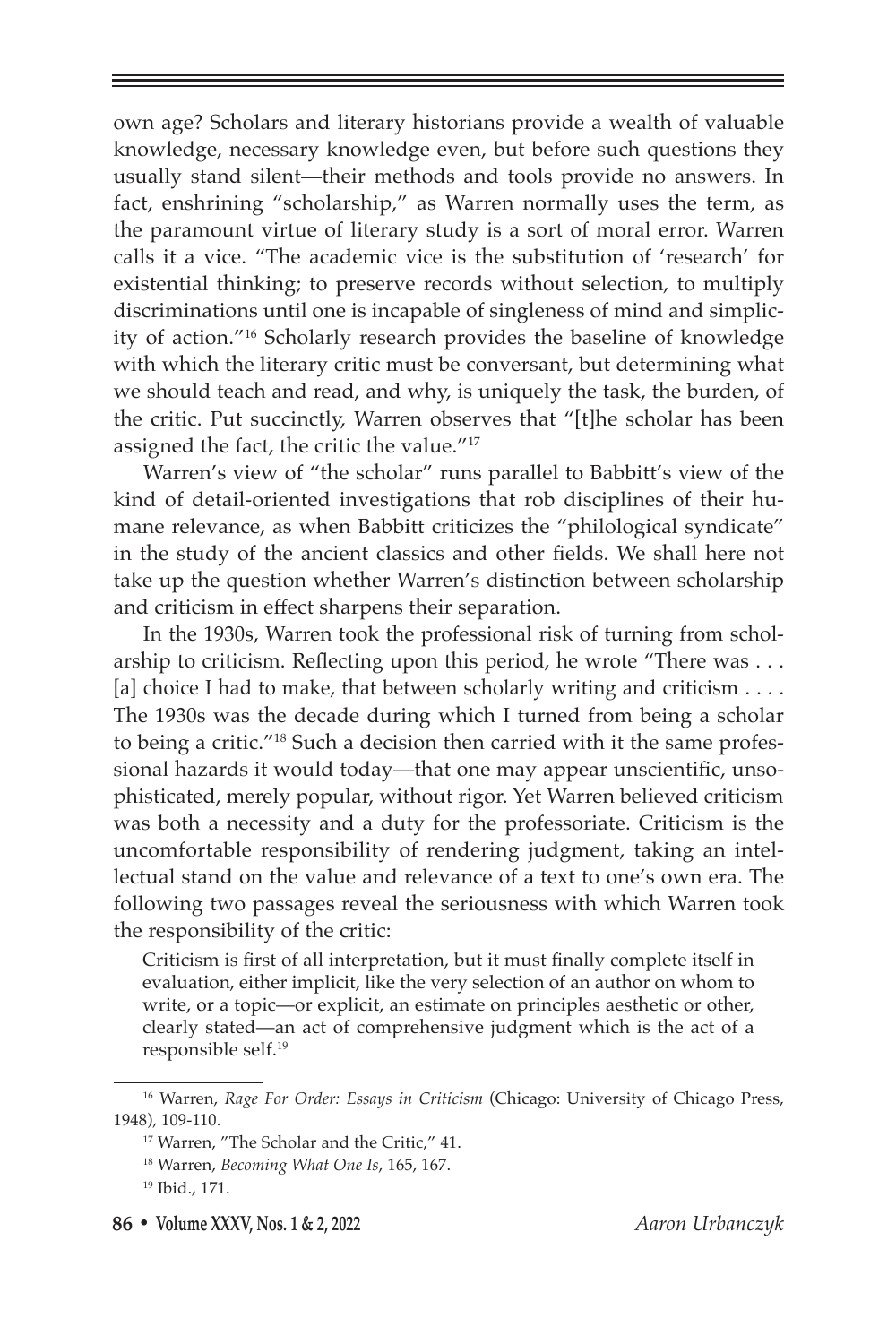From [Irving] Babbitt I derived something . . . which has stayed with me, steadying and nerving me: the sense that a professor need not, indeed should not, be a mere historian or compiler of opinions and views of other men; that he should be a man as well as a scholar, which means that he must judge and evaluate and take positions, and not only in his specialty. He must have the 'courage to be.' Whenever I have weakly abnegated this responsibility, I have felt the example of Babbitt, both in his person and in his books, as a censure and a spur.<sup>20</sup>

George Panichas, Warren's friend and long-time correspondent, observes that "for Warren criticism was . . . an exercise in self-courage and selfdiscipline."21 Being a critic is a test of the self, of intellectual power and personal integrity. Perhaps the failure of literature professors today is a failure of nerve—few exhibit the "courage to be." What does Warren mean by such courage? Even casual observers know that literary scholarship of the last few decades lacks compulsion at a human level. It favors multiplicity of perspective, complexity, and political relevance; literary critics are forever seeking to "contest" other readings, "problematize" a text, or "expose" the hidden biases of the author. Such critics often openly acknowledge that their task is social engineering, decoding the ideological assumptions behind a text and praising or denouncing what they uncover. This sociological approach treats literature as a tool whereby the professor advances or opposes socio-political views for the putative purpose of properly forming the young. For Warren, exercising the "courage to be" is the opposite of the dual tendencies of endless complexity or social engineering. The critic, of necessity a generalist engaging a tradition broader than his specialization, must make the difficult judgment that *this author* and *this work matters* to readers today, and in a way that compels what Dr. Johnson famously called "the common reader." Such a task is difficult, even agonizing, but should literature professors refuse it, can society be blamed for finding them irrelevant? Professors in English departments purveying byzantine analyses or sheer propaganda give little to culture. As it turns out, the court of public opinion has become resentful, and English departments find themselves losing students and being underfunded. When people want propaganda, they know where to find it, and they tend to resent it being mediated through Shakespeare, Hawthorne, or lesser writers. Warren argues civilization looks to literature professors for vision, for a bolster to our humanity, for sound judgment. Culture depends upon the professoriate for genuine critics, those exhibiting "the courage to be" in a fashion compelling and encouraging.

<sup>20</sup> Ibid., 59.

*Professing Literature* **Humanitas • 87** 21 George A. Panichas, Introduction, *In Continuity: The Last Essays of Austin Warren,* xvi.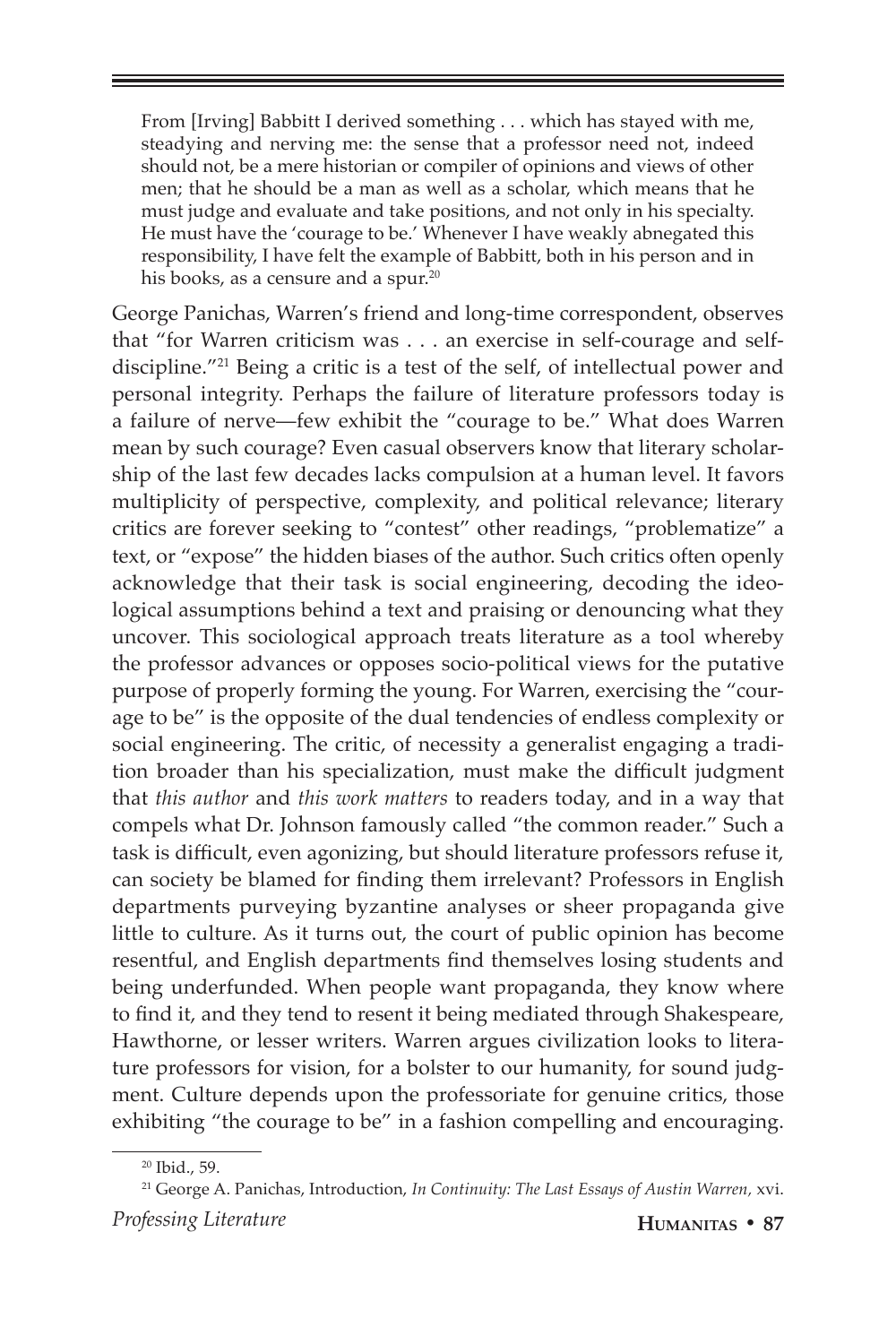Without such courage, the professoriate can hardly justify itself vis-a-vis the society it purports to serve.

What the academy currently lacks is the sort of professor Warren believed he must be. Such a literature professor serves culture by posing the most fundamental questions about literature—what to read and why. Warren describes the critic as a

. . . man who possesses and combines a knowledge of ancient and modern literature, sensibility, judicial acuteness and balance, a comprehensive and sustained attitude. We stand in perpetual need of general ideas, discriminating surveys and syntheses, coherent estimates of art-history such as have . . . been given us by Johnson, Arnold, and Mr. Eliot. We need definitions of ends and standards. We need to have literature correlated with the other arts, and with metaphysics, and with life. And in needing these, we are but avowing our need of the critic.<sup>22</sup>

Thus conceived, the critic is a generalist rather than a specialist. For Warren, critics like Dr. Johnson, Matthew Arnold, and T. S. Eliot are sure guides to the professoriate for guidance in its critical responsibility. They were men of broad erudition who articulated standards and made literary judgments to guide the culture of their day. Yet Johnson, Arnold, and Eliot were not college professors, and Warren knew well the perils of being a serious generalist in the academy.

The history of thought and art is one of ever increasing specialization; the generalist, who seeks to reclaim the ancient, the primitive freedom of scope, is a suspect and endangered species. And, accompanying the specialization of subject matter and form, has come an ever-increasing specialization of audiences. Where, now, is the famous 'general reader,' to whom Dr. Johnson could appeal as a final arbiter? He has become as mythical as the general writer, the 'man of letters.<sup>'23</sup>

Warren here echoes the famous title of Tate's essay, and articulates a great insight. It is the generalist, rather than the narrow specialist, who is most free, most capable of rendering judgment. The literature professor, because it is his job, has the responsibility, exercised over years, to internalize the great tradition. The competent generalist, not the specialist, has the "freedom of scope" to render a judgment of a text that is compelling and forceful, a judgment that can influence his peers, students, and common readers.

<sup>22</sup> Warren, "The Scholar and the Critic," 44.

<sup>23</sup> Austin Warren, "The Poetry of Auden," *In Continuity: The Last Essays of Austin Warren,* 86.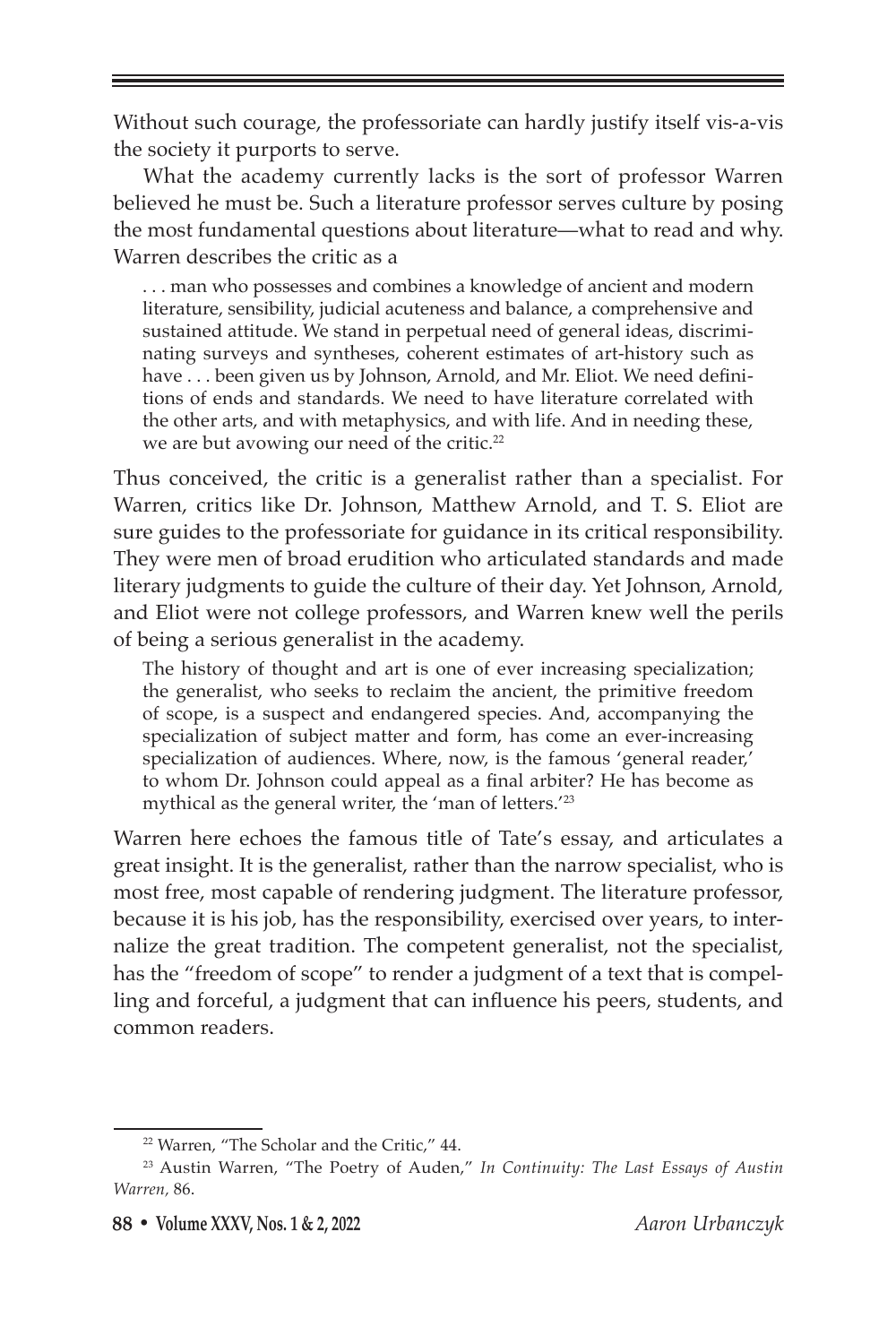#### *Writing*

For nearly a century the cliché "publish or perish" has haunted the professoriate. This gloomy refrain lingers on in faculty lounges and doctoral programs, even as English departments become increasingly marginalized. Why must the professor write, and for what purpose? To get tenure, to establish reputation, to be promoted—such rank high on the list of motives. Warren was hardly a man insensitive to the opinions of his peers or his status in the profession. Yet such were not his primary motives to publish. Warren wrote out of a sense of vocation; he felt it a necessary labor emerging from the spiritual center of his being.

Warren always considered writing, even more than teaching, his vocation, well into his retirement and to the last months of his life. Warren always reflected upon the distinction between his profession as a university instructor and his vocation as a writer. As a professor, he discharged his duties with competence, attention, and diligence. Yet his vocation was something more particular, something beyond the discharge of his professional duties. From his earliest days as an academic, Warren felt he "had need of a vocation in addition to my profession: of something I could do from [the] center and engaging the whole of me."24 Such a vocation was writing, specifically criticism. Warren reflected frequently on the significance of writing; below are two such reflections.

I wrote books, not as means of professional advancement, or even, primarily, as part of my professional obligation . . . . I wrote . . . subjectively, because I found it for me an indispensable instrument of self-definition and intellectual clarification, a method of therapy and salvation, and objectively, on the relation of religion . . . to the arts . . . and to culture.25

Writing . . . was the best method I knew for finding my way . . . to what I really believed—not only about literature, my professed discipline, but about 'first and last things,' about principles—political, social, ethical, and religious. . . . I must and I could and I would set my own intellectual house in order; and writing was my indispensable means of doing it.<sup>26</sup>

For Warren, writing meant "self-confrontation," coming to terms first with his own mind and his own beliefs. Writing was also the exercise of his responsibility to render a judgment, a contending with himself until he reached a judgment about a text worthy of submission to peers and general readers. He wrote to his friend Hyatt Waggoner, "I

*Professing Literature* **Humanitas • 89**

<sup>24</sup> Austin Warren, "In Search of A Vocation," in *Teacher and Critic: Essays By and About Austin Warren*, 21.

<sup>25</sup> Austin Warren, "A Spiritual Chronicle," in *In Continuity: The Last Essays of Austin Warren*, 3.

<sup>&</sup>lt;sup>26</sup> Warren, "In Search of a Vocation," 26.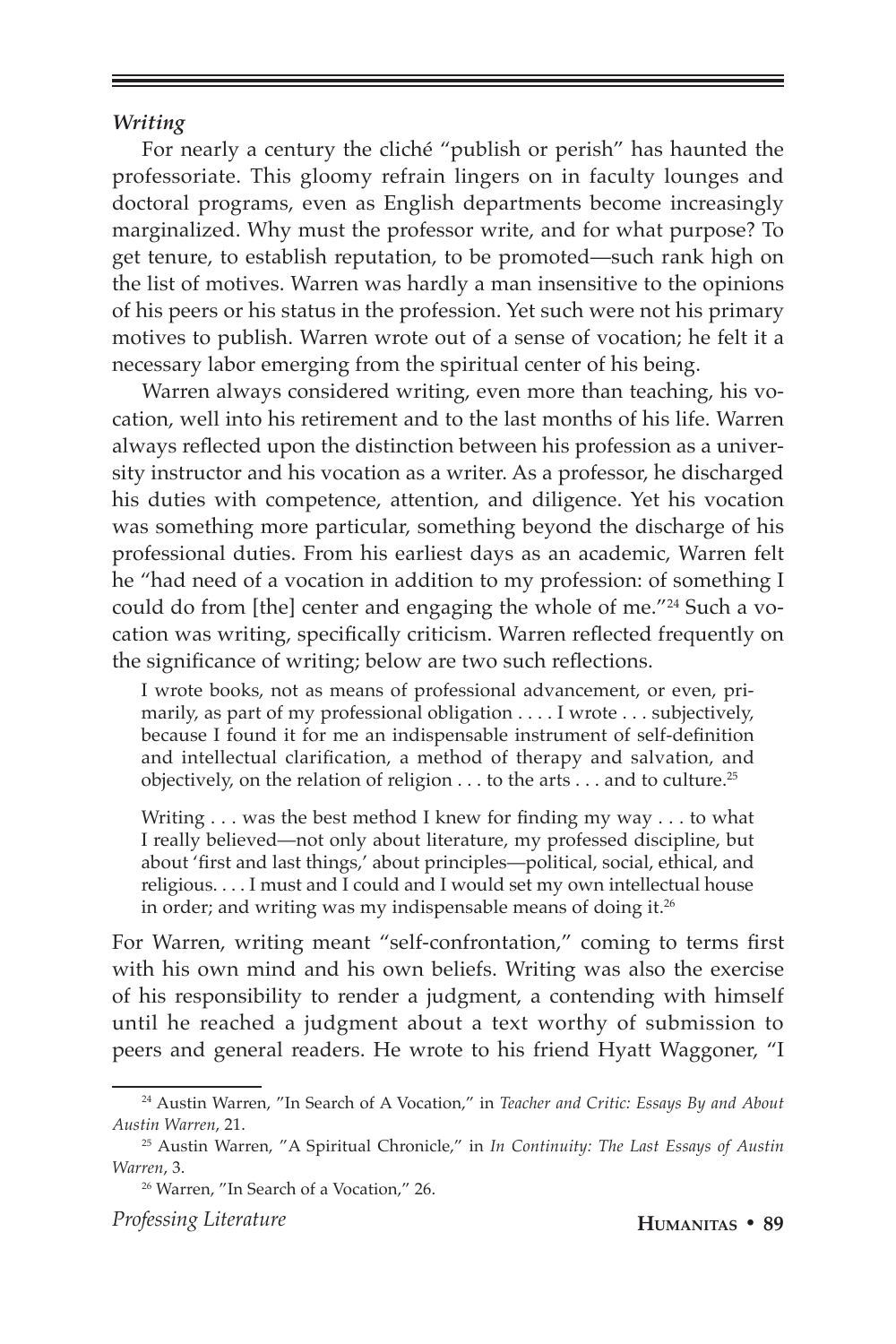think you know that the word *writing* carries for me an intense and serious freight: it means nothing less than self-confrontation and realityconfrontation."27 In his peculiar New England idiom, Warren reflected, "I am a thrifty New Englander, and am disposed to think of writing . . . in terms of eventual publication,—*i.e.*, sharing with like-minded others of what I have first learned in order to satisfy myself."28 He wrote from his own intellectual poverty, his own lack. He wrote to learn, and, through rendering a judgment, to help others learn with him. Warren's vision of writing is best summarized in the extraordinary phrase "self-confrontation and reality-confrontation." The dual components of this phrase identify the grave responsibility of the critic. The critic writes to confront the chaos of his own thoughts and the reality of the text before him. The result of this confrontation is not merely therapeutic; writing criticism opens the path, for author and reader, to wisdom.

One hears often of the division between those who teach and those who publish. Warren was also uncomfortable with this division and considered it artificial. The struggle to write for publication was a type of internal wellspring that nurtured his teaching. He observed that "[m]y chief resource is my steady conviction that I can't be an honest teacher without managing time for writing."29 Warren believed a vibrant intellectual life is the central driving force of teaching. Few academics are admired and remembered by students and colleagues more than Austin Warren was, and he remained connected to many of his students long after they left his classroom. He cherished those connections, but for Warren the teacher's reward must not be merely the adulation of students: "the relation to students has much to give the teacher; but sad is his lot if he is dependent on the admiration of his students, if he has no life except this vicarious life, if he has no work of his own, no continually and intellectually sustaining work in progress."30 For Austin Warren, writing criticism was the "sustaining work" that inspires the professor to teach, think, act, and be.

### *Literature and Religion*

Warren once wrote that "[w]ith all its uncertainties and intellectual inadequacies, religion probes deeper, aims higher, and offers more hope than any purely secular scheme."<sup>31</sup> If Warren understood the study of

**90 • Volume XXXV, Nos. 1 & 2, 2022** *Aaron Urbanczyk*

<sup>27</sup> Warren, in a 1973 letter to Hyatt Waggoner, in *The Letters of Austin Warren*, 317.

<sup>28</sup> Warren, "In Search of a Vocation," 25.

<sup>29</sup> Austin Warren, "Autobiograhical Notes," in *In Continuity: The Last Essays of Austin Warren*, xiv.

<sup>30</sup> Warren, *Becoming What One Is*, 171-172.

<sup>&</sup>lt;sup>31</sup> Austin Warren, "The Poetry of Auden," 78.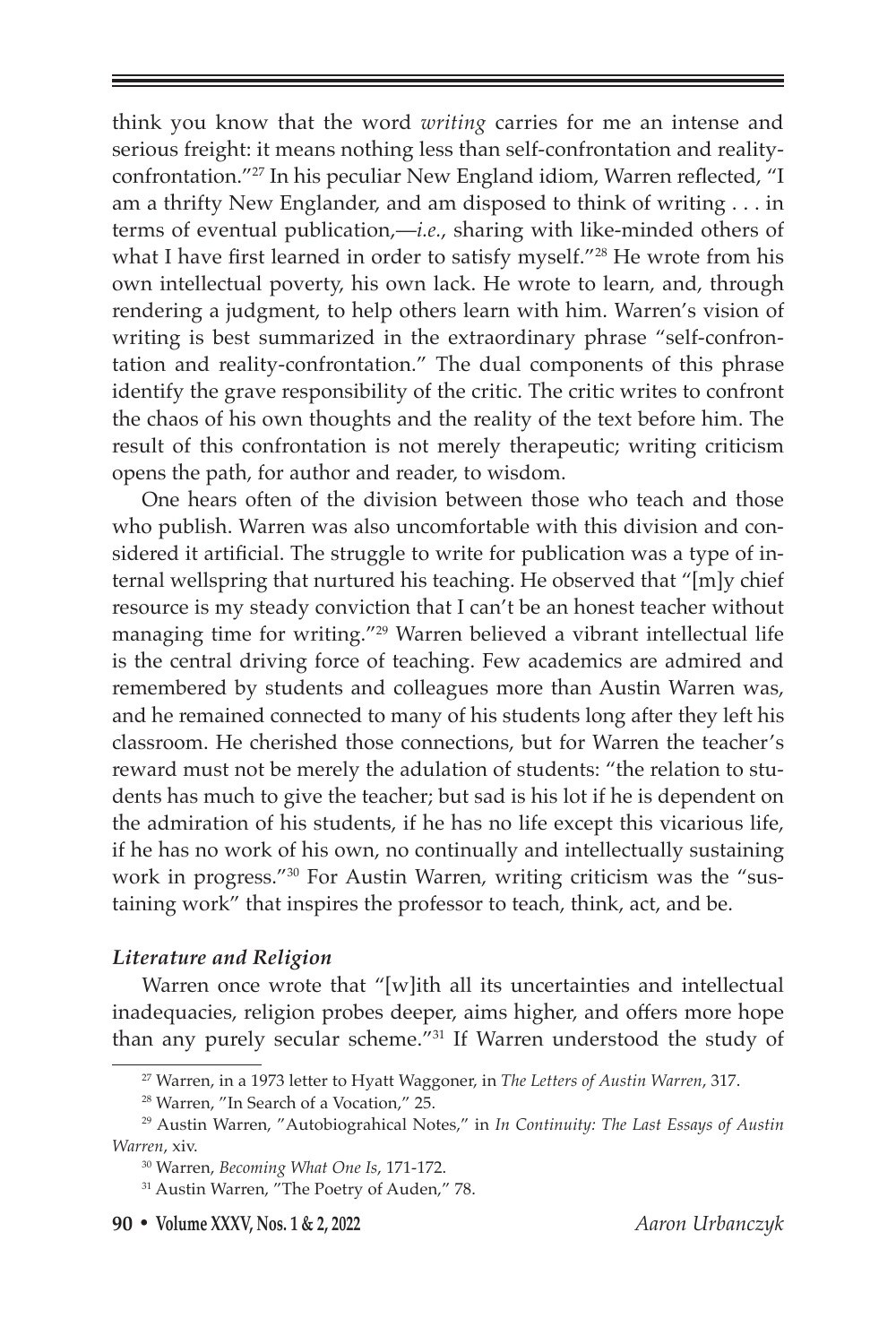literature as culture, literature must of necessity intersect with culture's highest expression—religion. Warren referred to himself as a "Catholicminded Episcopalian."32 His ecclesial home, to the extent that he had one, was the Episcopal Church, though he had deep sympathies with Catholicism and Orthodoxy. Yet Warren was troubled throughout his life by spiritual doubts, and from his early adulthood to his last days had bouts of scepticism and disbelief. He wrote as early as 1933 to Kenneth Burke

I am no longer any sort of literal believer in Christian dogma, but . . . I am an *anima naturaliter Christiana theologicaque*. . . . Like Hawthorne . . . I am a modernist in the superficial sense but in the deeper & truer sense a reactionary against modernism.33

This sentiment is echoed in retirement in a letter to his friend Hyatt Waggoner in 1972, which is quoted first below, and one to former student Myron Simon in 1976, which follows it:

You must understand me as an *anima naturaliter religiosa*, but one whose mind is speculative and sceptical. I have long periods of disbelief—more or less total.<sup>34</sup>

[I]n the last two years or so I have 'lost my Faith.' I have not formally withdrawn from the Episcopal Church, but I no longer go to Mass or make my communion: I have told our Rector that till further notice I am 'excommunicating myself,' because I no longer believe in the Nicene Creed—or indeed even in God. My Orthodoxy has, throughout my life, involved so much 'intellectual tightrope walking' that it has been to me partly a relief to cease to struggle at the strain. It is probably unnecessary to say that I remain incurably religious (an *anima naturaliter religiosa*); so of course I am again, or still, in 'search of the sacred.'35

Religion, Christianity in particular, was no mere personal hobby for Warren. It informed his approach to the professoriate and his vocation to writing. In his autobiography, Warren writes:

My prime interest is in understanding the literary work of art to the fullest possible degree. . . . I am interested in studying the role which art, especially the literary art, plays in life, and in the relation of that art, both in general and in particular, to the other chief disciplines and modes of interpretation, philosophy and religion.36

There is a powerful insight to be gained here. Warren refers to philosophy and theology as humanity's "chief . . . modes of interpretation," which is what they are. Through philosophy and theology, humanity

<sup>32</sup> Warren, *Becoming What One Is*, 119.

<sup>33</sup> Warren, 1933 letter to Kenneth Burke, in *The Letters of Austin Warren*, 28.

<sup>34</sup> Warren, 1972 letter to Hyatt Waggoner, in ibid., 299-300.

<sup>35</sup> Warren, 1976 letter to Myron Simon, in ibid., 345.

<sup>36</sup> Warren, *Becoming What One Is*, 165.